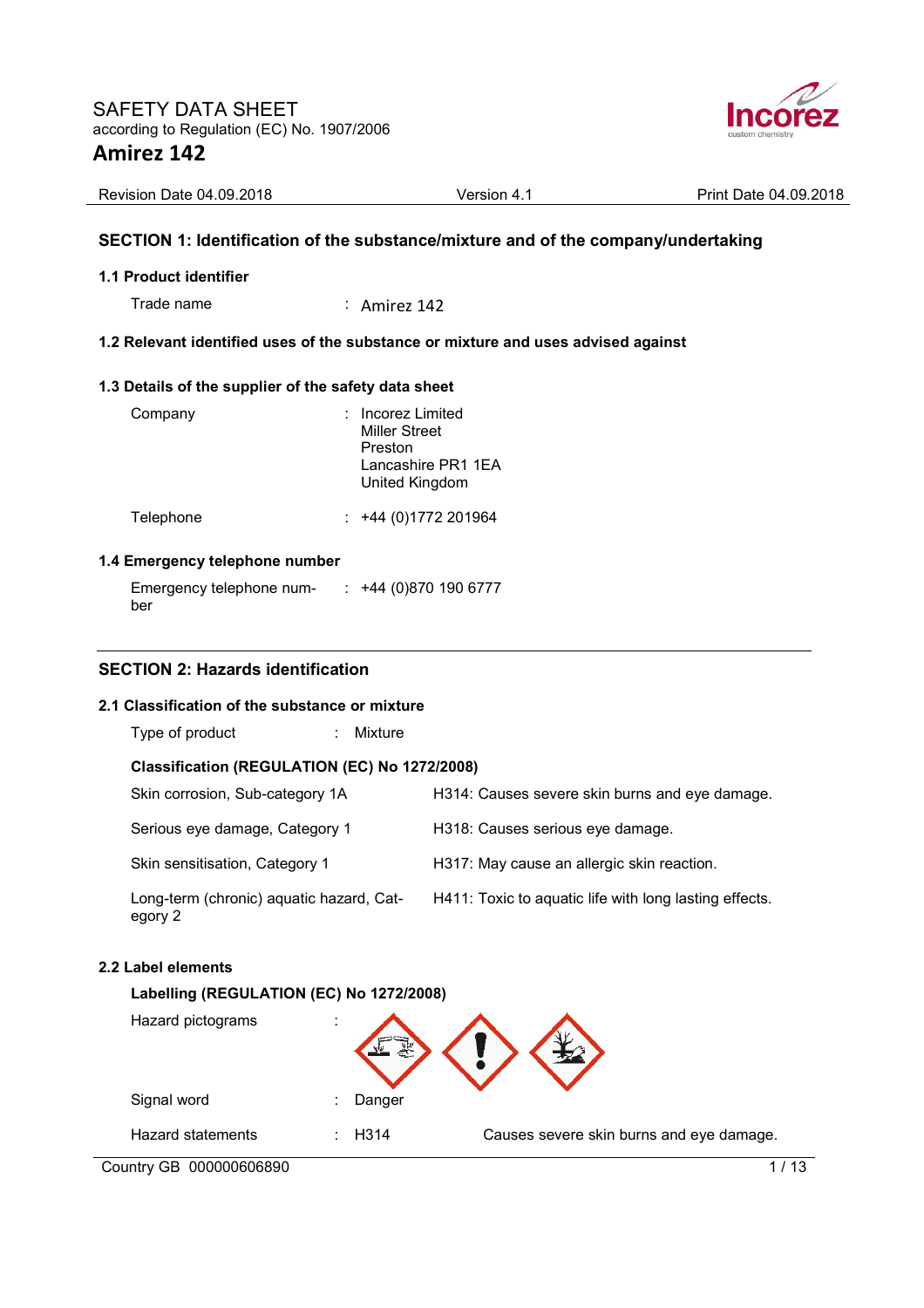

| Revision Date 04.09.2018 | Version 4.1      |                                                                                                                                                                                                                 | Print Date 04.09.2018 |
|--------------------------|------------------|-----------------------------------------------------------------------------------------------------------------------------------------------------------------------------------------------------------------|-----------------------|
|                          | H317<br>H411     | May cause an allergic skin reaction.<br>Toxic to aquatic life with long lasting effects.                                                                                                                        |                       |
| Precautionary statements | : Prevention:    |                                                                                                                                                                                                                 |                       |
|                          | P <sub>261</sub> | Avoid breathing dust/ fume/ gas/ mist/ va-<br>pours/ spray.                                                                                                                                                     |                       |
|                          | P273             | Avoid release to the environment.                                                                                                                                                                               |                       |
|                          | P280             | Wear protective gloves/ protective clothing/                                                                                                                                                                    |                       |
|                          |                  | eye protection/ face protection.                                                                                                                                                                                |                       |
|                          | Response:        |                                                                                                                                                                                                                 |                       |
|                          |                  | P303 + P361 + P353 IF ON SKIN (or hair): Take off immedi-<br>ately all contaminated clothing. Rinse skin<br>with water.                                                                                         |                       |
|                          |                  | P304 + P340 + P310 IF INHALED: Remove person to fresh<br>air and keep comfortable for breathing. Im-<br>mediately call a POISON CENTER/doctor.                                                                  |                       |
|                          |                  | P305 + P351 + P338 + P310 IF IN EYES: Rinse cautiously<br>with water for several minutes. Remove<br>contact lenses, if present and easy to do.<br>Continue rinsing. Immediately call a<br>POISON CENTER/doctor. |                       |

Hazardous components which must be listed on the label:<br>• 682-388-7 Polymer, reaction product of BAD

- 682-388-7 Polymer, reaction product of BADGE/glycidylether with TEPA/MXDA
	- and IPDA
- 445-790-1 1,3-Benzenedimethanamine, N-(2-phenylethyl) derivs.

#### **2.3 Other hazards**

This substance/mixture contains no components considered to be either persistent, bioaccumulative and toxic (PBT), or very persistent and very bioaccumulative (vPvB) at levels of 0.1% or higher.

# **SECTION 3: Composition/information on ingredients**

#### **3.2 Mixtures**

#### **Hazardous components**

| Chemical name<br>CAS-No.<br>$FC-No.$                                                                     | Classification<br>(REGULATION (EC)<br>No 1272/2008)                                                                                 | Concentration<br>[%] |
|----------------------------------------------------------------------------------------------------------|-------------------------------------------------------------------------------------------------------------------------------------|----------------------|
| Registration number                                                                                      |                                                                                                                                     |                      |
| Polymer, reaction product of BADGE/glycidylether with<br>TEPA/MXDA and IPDA<br>944730-53-4<br>682-388-7  | Eye Dam.1; H318                                                                                                                     | $>= 40 - 60$         |
| 1,3-Benzenedimethanamine, N-(2-phenylethyl) derivs.<br>404362-22-7<br>445-790-1<br>01-0000018826-60-XXXX | Acute Tox.4; H302<br>Skin Corr. 1A: H314<br><b>Skin Sens.1; H317</b><br>STOT RE2; H373<br>Aquatic Acute1; H400<br>Aquatic Chronic1; | $>= 5 - < 10$        |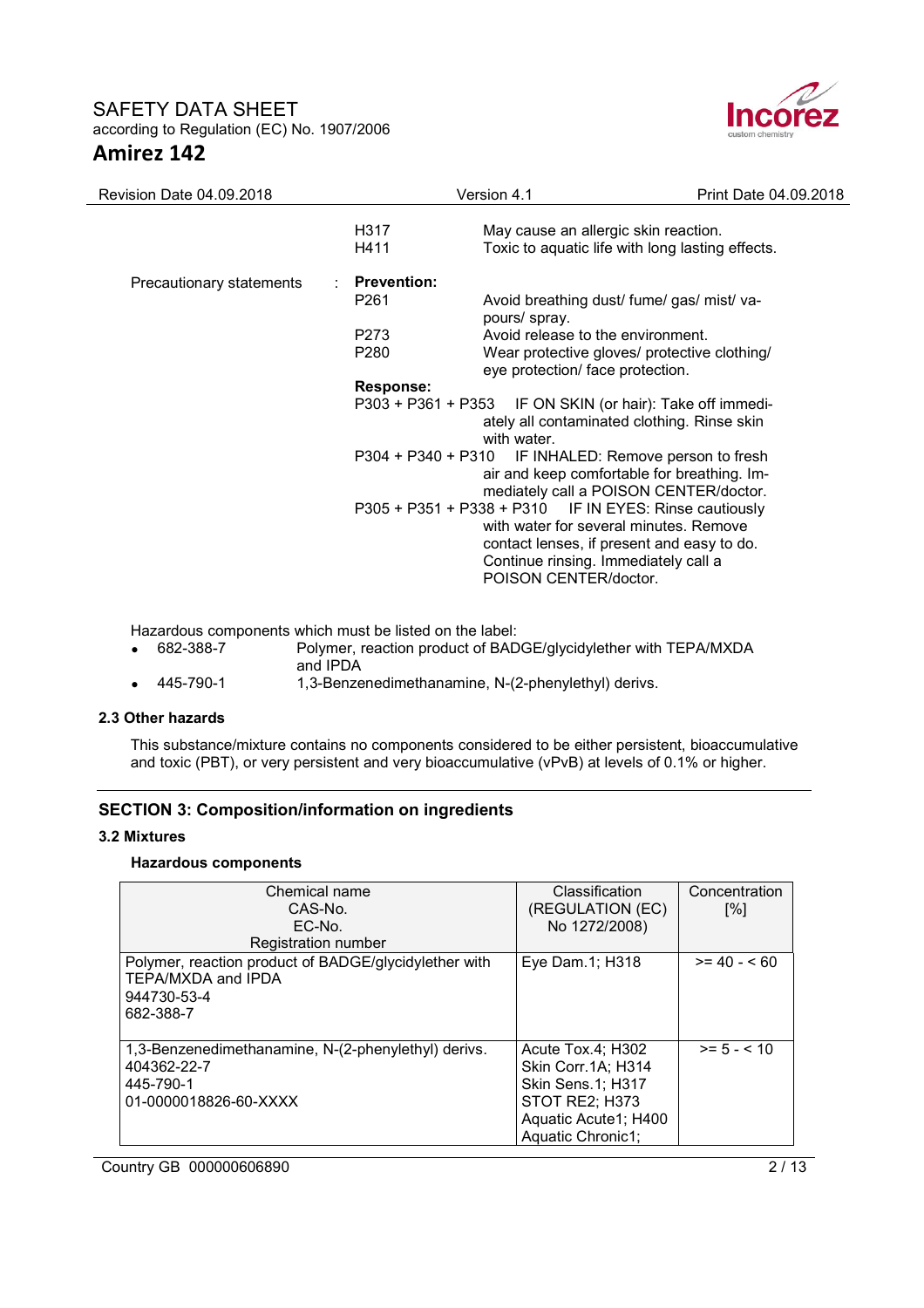

| <b>Revision Date 04.09.2018</b>                              | Version 4.1                             | Print Date 04.09.2018 |  |
|--------------------------------------------------------------|-----------------------------------------|-----------------------|--|
|                                                              | H410                                    |                       |  |
| acetic acid<br>64-19-7<br>200-580-7<br>01-2119475328-30-XXXX | Flam. Liq.3; H226<br>Skin Corr.1A; H314 | $>= 3 - 5$            |  |

For the full text of the H-Statements mentioned in this Section, see Section 16.

# **SECTION 4: First aid measures**

# **4.1 Description of first aid measures**

| General advice          | Move out of dangerous area.<br>Consult a physician.<br>Show this safety data sheet to the doctor in attendance.                                                                                                                                                                                                           |
|-------------------------|---------------------------------------------------------------------------------------------------------------------------------------------------------------------------------------------------------------------------------------------------------------------------------------------------------------------------|
| If inhaled              | : Move to fresh air.<br>Consult a physician after significant exposure.                                                                                                                                                                                                                                                   |
| In case of skin contact | Take off contaminated clothing and shoes immediately.<br>Wash off with soap and plenty of water.<br>Immediate medical treatment is necessary as untreated<br>wounds from corrosion of the skin heal slowly and with difficul-<br>ty.                                                                                      |
| In case of eye contact  | : Small amounts splashed into eyes can cause irreversible tis-<br>sue damage and blindness.<br>In the case of contact with eyes, rinse immediately with plenty<br>of water and seek medical advice.<br>Continue rinsing eyes during transport to hospital.<br>Remove contact lenses.<br>Keep eye wide open while rinsing. |
| If swallowed            | : Do not induce vomiting without medical advice.<br>Rinse mouth with water.<br>Do not give milk or alcoholic beverages.<br>Never give anything by mouth to an unconscious person.                                                                                                                                         |
|                         | 4.2 Most important symptoms and effects, both acute and delayed                                                                                                                                                                                                                                                           |
| Symptoms                | : Allergic reactions<br><b>Dermatitis</b><br>See Section 11 for more detailed information on health effects<br>and symptoms.                                                                                                                                                                                              |
| <b>Risks</b>            | Health injuries may be delayed.<br>corrosive effects<br>sensitising effects                                                                                                                                                                                                                                               |
|                         | May cause an allergic skin reaction.<br>Causes serious eye damage.                                                                                                                                                                                                                                                        |
| Country GB 000000606890 | 3/13                                                                                                                                                                                                                                                                                                                      |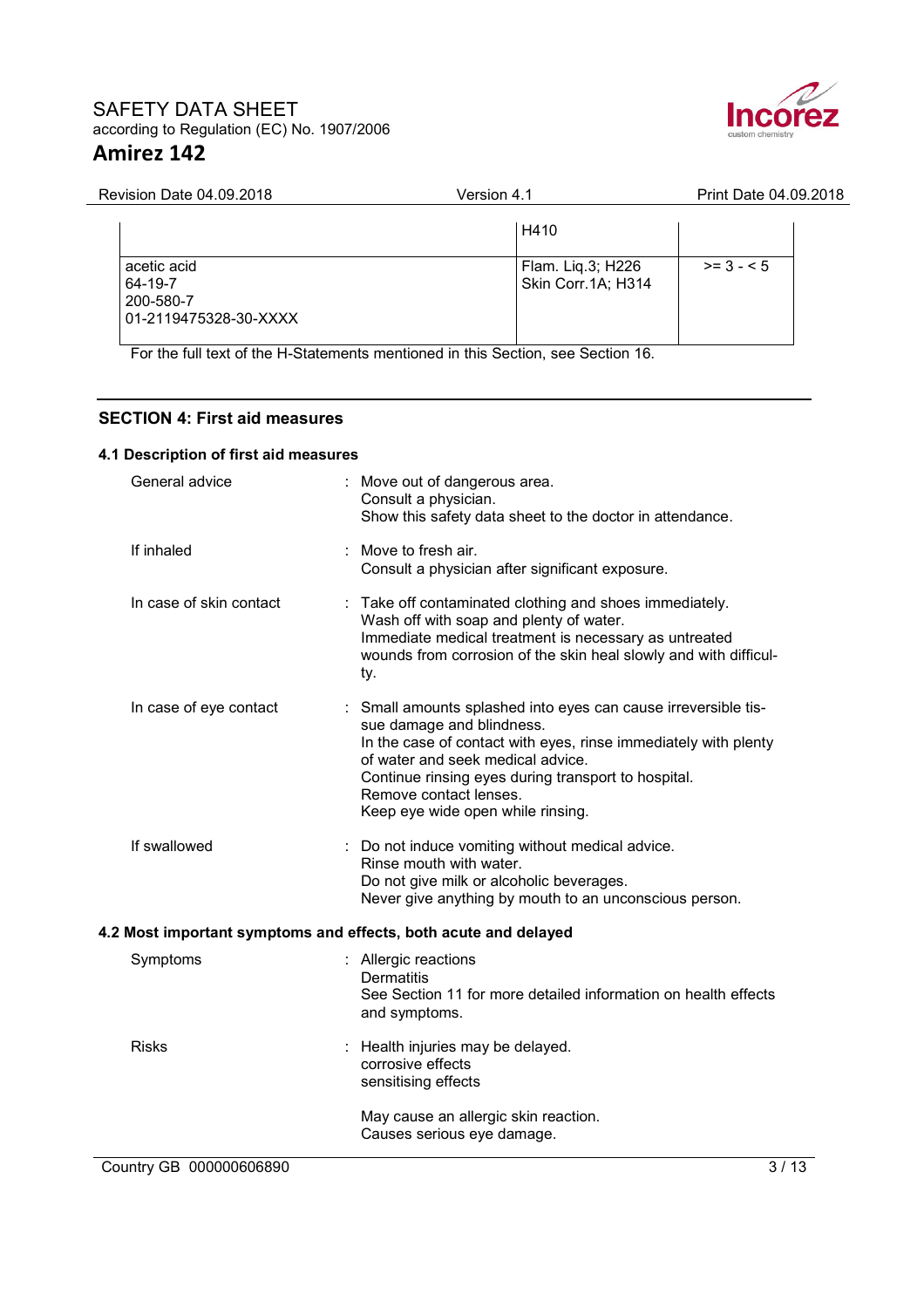

| Revision Date 04.09.2018                                                       | Version 4.1                                  | Print Date 04.09.2018                                                                                                                                                                               |  |
|--------------------------------------------------------------------------------|----------------------------------------------|-----------------------------------------------------------------------------------------------------------------------------------------------------------------------------------------------------|--|
|                                                                                | Causes severe burns.                         |                                                                                                                                                                                                     |  |
| 4.3 Indication of any immediate medical attention and special treatment needed |                                              |                                                                                                                                                                                                     |  |
| Treatment                                                                      | Treat symptomatically.                       |                                                                                                                                                                                                     |  |
|                                                                                |                                              |                                                                                                                                                                                                     |  |
| <b>SECTION 5: Firefighting measures</b>                                        |                                              |                                                                                                                                                                                                     |  |
| 5.1 Extinguishing media                                                        |                                              |                                                                                                                                                                                                     |  |
| Suitable extinguishing media                                                   | extinction.                                  | : In case of fire, use water/water spray/water jet/carbon diox-<br>ide/sand/foam/alcohol resistant foam/chemical powder for                                                                         |  |
| 5.2 Special hazards arising from the substance or mixture                      |                                              |                                                                                                                                                                                                     |  |
| Specific hazards during fire-<br>fighting                                      | courses.                                     | : Do not allow run-off from fire fighting to enter drains or water                                                                                                                                  |  |
| Hazardous combustion prod-<br>ucts                                             | : No hazardous combustion products are known |                                                                                                                                                                                                     |  |
| 5.3 Advice for firefighters                                                    |                                              |                                                                                                                                                                                                     |  |
| Special protective equipment<br>for firefighters                               |                                              | : In the event of fire, wear self-contained breathing apparatus.                                                                                                                                    |  |
| Further information                                                            | ance with local regulations.                 | : Collect contaminated fire extinguishing water separately. This<br>must not be discharged into drains. Fire residues and contam-<br>inated fire extinguishing water must be disposed of in accord- |  |

# **SECTION 6: Accidental release measures**

|                                                           | 6.1 Personal precautions, protective equipment and emergency procedures                                                                                 |        |
|-----------------------------------------------------------|---------------------------------------------------------------------------------------------------------------------------------------------------------|--------|
| Personal precautions                                      | : Use personal protective equipment.<br>Deny access to unprotected persons.                                                                             |        |
| <b>6.2 Environmental precautions</b>                      |                                                                                                                                                         |        |
| Environmental precautions                                 | : Do not flush into surface water or sanitary sewer system.<br>If the product contaminates rivers and lakes or drains inform<br>respective authorities. |        |
| 6.3 Methods and materials for containment and cleaning up |                                                                                                                                                         |        |
| Methods for cleaning up                                   | : Soak up with inert absorbent material (e.g. sand, silica gel,<br>acid binder, universal binder, sawdust).                                             |        |
| Country GB 000000606890                                   |                                                                                                                                                         | 4 / 13 |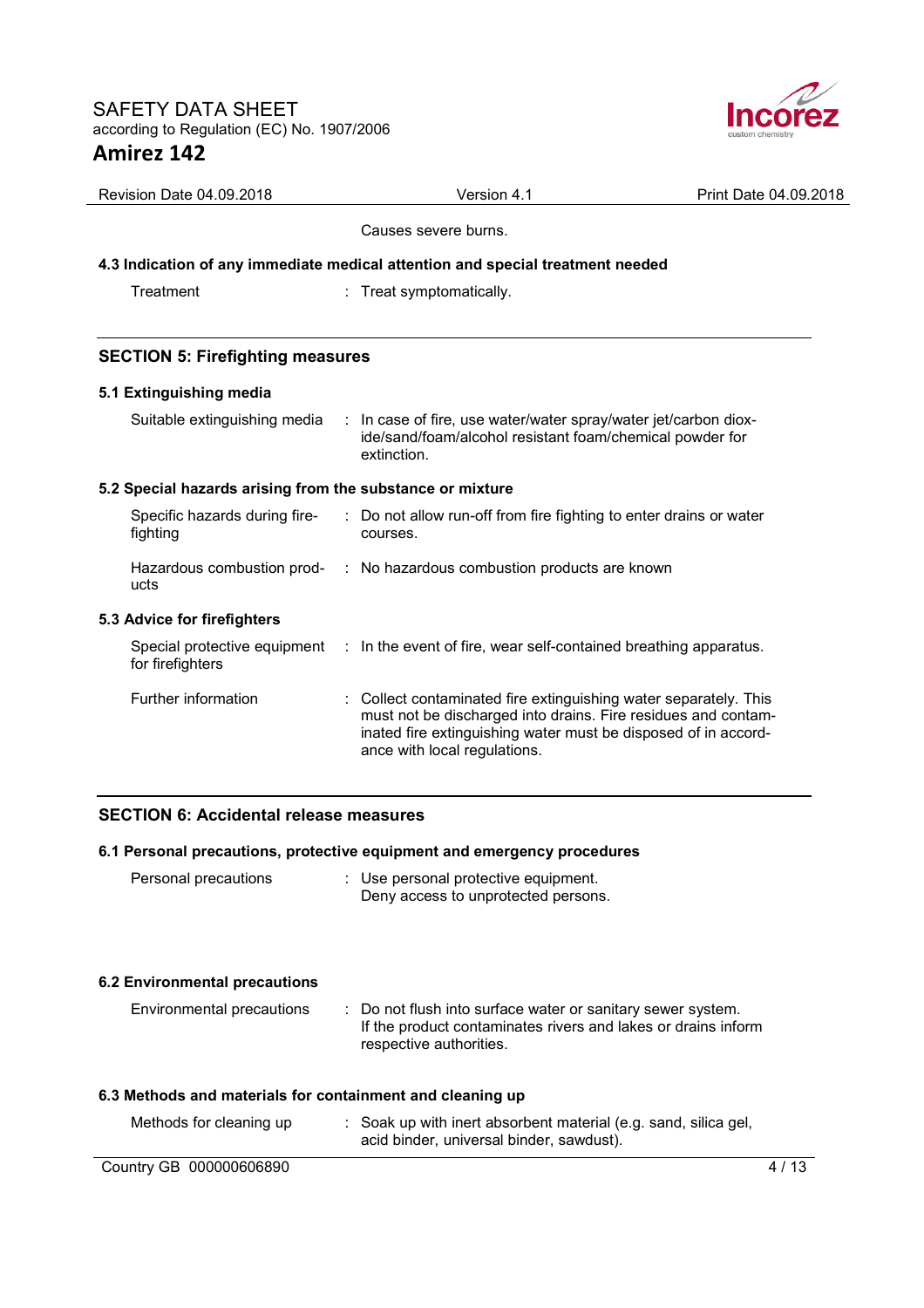

| Revision Date 04.09.2018 | Version<br>$\Delta$ | Print Date 04.09.2018 |
|--------------------------|---------------------|-----------------------|
|                          |                     |                       |

Keep in suitable, closed containers for disposal.

# **6.4 Reference to other sections**

For personal protection see section 8.

# **SECTION 7: Handling and storage**

## **7.1 Precautions for safe handling**

| Advice on safe handling                                          | : Do not breathe vapours or spray mist. Avoid exceeding the<br>given occupational exposure limits (see section 8). Do not get<br>in eyes, on skin, or on clothing. For personal protection see<br>section 8. Persons with a history of skin sensitisation prob-<br>lems or asthma, allergies, chronic or recurrent respiratory<br>disease should not be employed in any process in which this<br>mixture is being used. Smoking, eating and drinking should be<br>prohibited in the application area. Follow standard hygiene<br>measures when handling chemical products |
|------------------------------------------------------------------|---------------------------------------------------------------------------------------------------------------------------------------------------------------------------------------------------------------------------------------------------------------------------------------------------------------------------------------------------------------------------------------------------------------------------------------------------------------------------------------------------------------------------------------------------------------------------|
| Advice on protection against<br>fire and explosion               | : Normal measures for preventive fire protection.                                                                                                                                                                                                                                                                                                                                                                                                                                                                                                                         |
| Hygiene measures                                                 | : Handle in accordance with good industrial hygiene and safety<br>practice. When using do not eat or drink. When using do not<br>smoke. Wash hands before breaks and at the end of workday.                                                                                                                                                                                                                                                                                                                                                                               |
| 7.2 Conditions for safe storage, including any incompatibilities |                                                                                                                                                                                                                                                                                                                                                                                                                                                                                                                                                                           |
| Requirements for storage<br>areas and containers                 | : Keep container tightly closed in a dry and well-ventilated<br>place. Containers which are opened must be carefully re-<br>sealed and kept upright to prevent leakage. Store in accord-<br>ance with local regulations.                                                                                                                                                                                                                                                                                                                                                  |
| Other data                                                       | : No decomposition if stored and applied as directed.                                                                                                                                                                                                                                                                                                                                                                                                                                                                                                                     |
| 7.3 Specific end use(s)                                          |                                                                                                                                                                                                                                                                                                                                                                                                                                                                                                                                                                           |
| Specific use(s)                                                  | : Consult most current local Product Data Sheet prior to any<br>use.                                                                                                                                                                                                                                                                                                                                                                                                                                                                                                      |

# **SECTION 8: Exposure controls/personal protection**

#### **8.1 Control parameters**

**Components with workplace control parameters** 

| Components  | CAS-No. | Value      | Control parame-     | Basis *     |
|-------------|---------|------------|---------------------|-------------|
|             |         |            | ters *              |             |
| acetic acid | 64-19-7 | <b>TWA</b> | 10 ppm              | 2017/164/EU |
|             |         |            | $25 \text{ mg/m}$ 3 |             |
|             |         | STEL       | 20 ppm              | 2017/164/EU |

Country GB 000000606890 5/13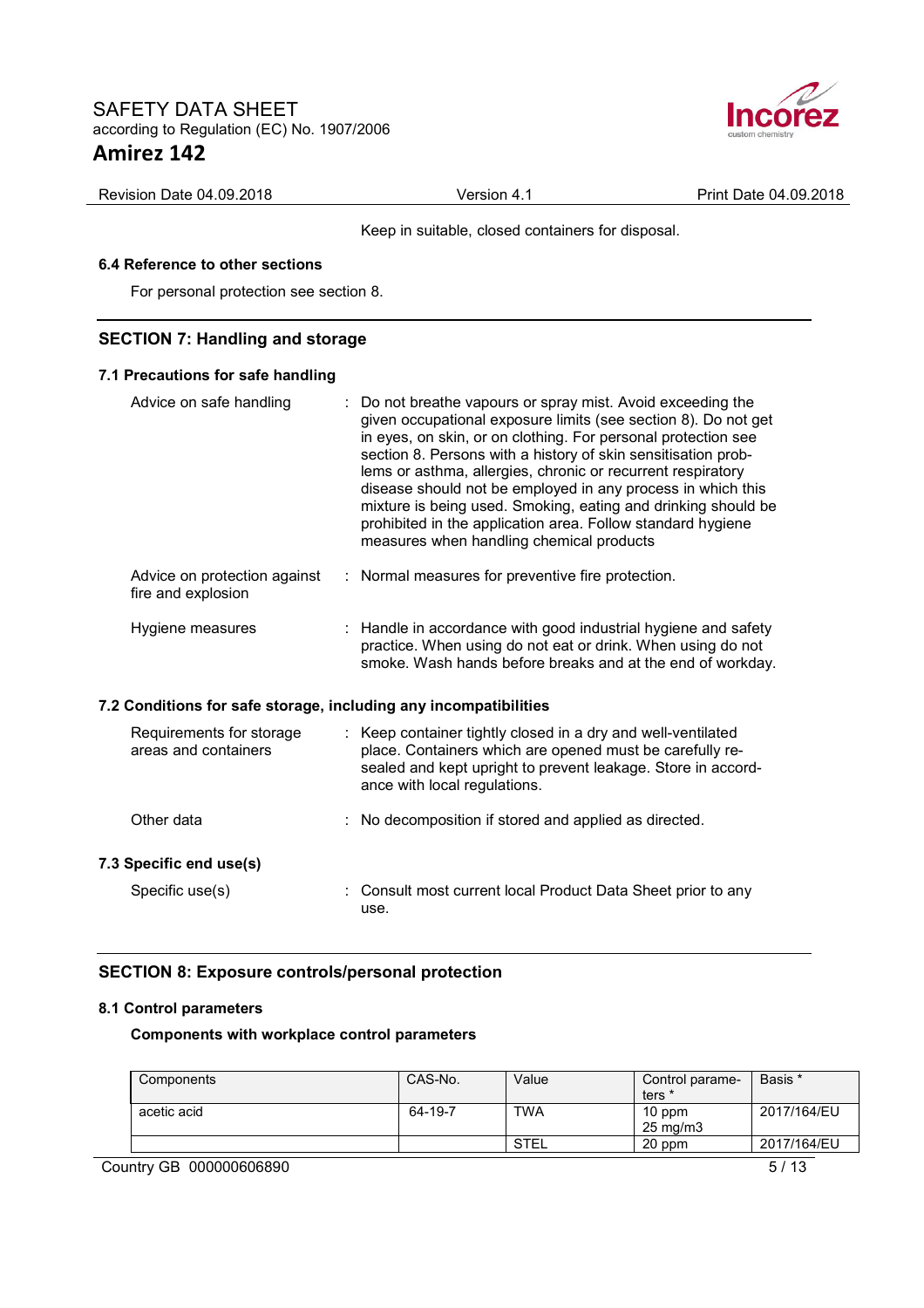

| Revision Date 04.09.2018 | Version 4.1 | Print Date 04.09.2018 |
|--------------------------|-------------|-----------------------|
|                          |             | $50 \text{ ma/m}$ 3   |

\*The above mentioned values are in accordance with the legislation in effect at the date of the release of this safety data sheet.

# **8.2 Exposure controls**

| Personal protective equipment          |                                                                                                                                                                                                                                                                                                                                                                                                                                                                                                                                                                                                                                                                  |
|----------------------------------------|------------------------------------------------------------------------------------------------------------------------------------------------------------------------------------------------------------------------------------------------------------------------------------------------------------------------------------------------------------------------------------------------------------------------------------------------------------------------------------------------------------------------------------------------------------------------------------------------------------------------------------------------------------------|
| Eye protection                         | : Safety glasses with side-shields conforming to EN166<br>Eye wash bottle with pure water<br>Wear eye/face protection.                                                                                                                                                                                                                                                                                                                                                                                                                                                                                                                                           |
| Hand protection                        | : Chemical-resistant, impervious gloves complying with an ap-<br>proved standard must be worn at all times when handling<br>chemical products. Reference number EN 374. Follow manu-<br>facturer specifications.                                                                                                                                                                                                                                                                                                                                                                                                                                                 |
|                                        | Suitable for short time use or protection against splashes:<br>Butyl rubber/nitrile rubber gloves (0,4 mm),<br>Contaminated gloves should be removed.<br>Suitable for permanent exposure:<br>Viton gloves (0.4 mm),<br>breakthrough time > 30 min.                                                                                                                                                                                                                                                                                                                                                                                                               |
| Skin and body protection               | : Protective clothing (e.g. Safety shoes acc. to EN ISO 20345,<br>long-sleeved working clothing, long trousers). Rubber aprons<br>and protective boots are additionaly recommended for mixing<br>and stirring work.                                                                                                                                                                                                                                                                                                                                                                                                                                              |
| Respiratory protection                 | : Respirator selection must be based on known or anticipated<br>exposure levels, the hazards of the product and the safe work-<br>ing limits of the selected respirator.<br>organic vapor filter (Type A)<br>A1: < 1000 ppm; A2: < 5000 ppm; A3: < 10000 ppm<br>Ensure adequate ventilation. This can be achieved by local<br>exhaust extraction or by general ventilation. (EN 689 - Meth-<br>ods for determining inhalation exposure). This applies in par-<br>ticular to the mixing / stirring area. In case this is not sufficent<br>to keep the concentrations under the occupational exposure<br>limits then respiration protection measures must be used. |
| <b>Environmental exposure controls</b> |                                                                                                                                                                                                                                                                                                                                                                                                                                                                                                                                                                                                                                                                  |
| General advice                         | : Do not flush into surface water or sanitary sewer system.<br>If the product contaminates rivers and lakes or drains inform<br>respective authorities.                                                                                                                                                                                                                                                                                                                                                                                                                                                                                                          |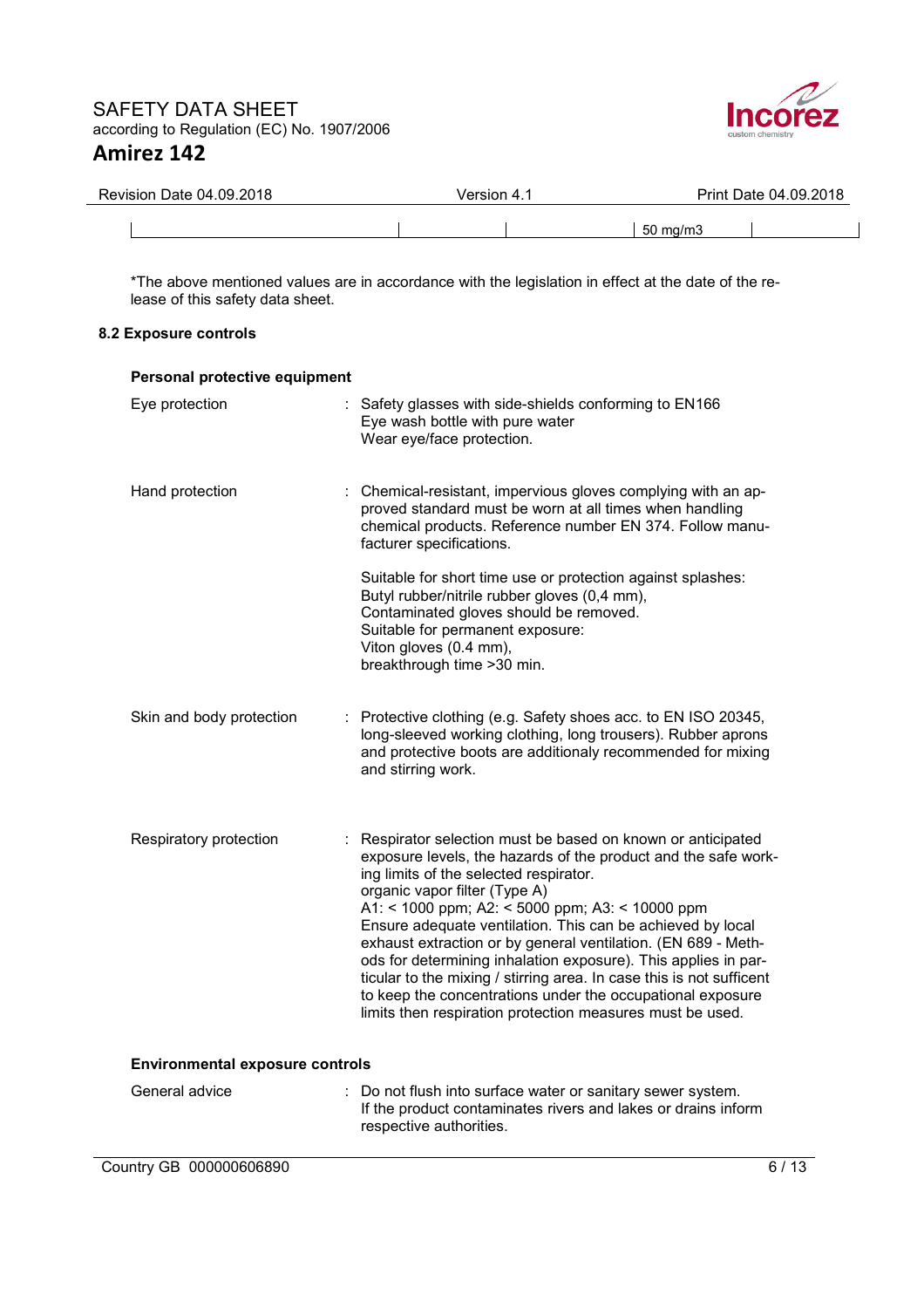

Revision Date 04.09.2018 <br>
Version 4.1 Print Date 04.09.2018

# **SECTION 9: Physical and chemical properties**

#### **9.1 Information on basic physical and chemical properties**

| Appearance                                 |    | viscous                             |
|--------------------------------------------|----|-------------------------------------|
| Colour                                     |    | yellow                              |
| Odour                                      |    | amine-like                          |
| <b>Odour Threshold</b>                     |    | No data available                   |
| Flash point                                |    | >101 °C                             |
| Autoignition temperature                   | t. | No data available                   |
| Decomposition temperature                  | ÷. | No data available                   |
| Lower explosion limit (Vol-%)              |    | : No data available                 |
| Upper explosion limit (Vol-%)              | t. | No data available                   |
| Flammability                               | t  | No data available                   |
| <b>Explosive properties</b>                | t  | No data available                   |
| Oxidizing properties                       | t  | No data available                   |
| pH                                         | t  | ca. 9,5                             |
| Melting point/range / Freez-               | t. | No data available                   |
| ing point<br>Boiling point/boiling range   | t. | ca. 20 °C                           |
| Vapour pressure                            | t  | 23 hPa                              |
| Density                                    |    | ca.1,10 g/cm3<br>at 20 $^{\circ}$ C |
| Water solubility                           | ÷. | No data available                   |
| Partition coefficient: n-<br>octanol/water | ÷. | No data available                   |
| Viscosity, dynamic                         |    | No data available                   |
| Viscosity, kinematic                       |    | $> 7$ mm2/s<br>at $40^{\circ}$ C    |
| Relative vapour density                    | t. | No data available                   |
| Evaporation rate                           |    | No data available                   |

Country GB 000000606890 7/13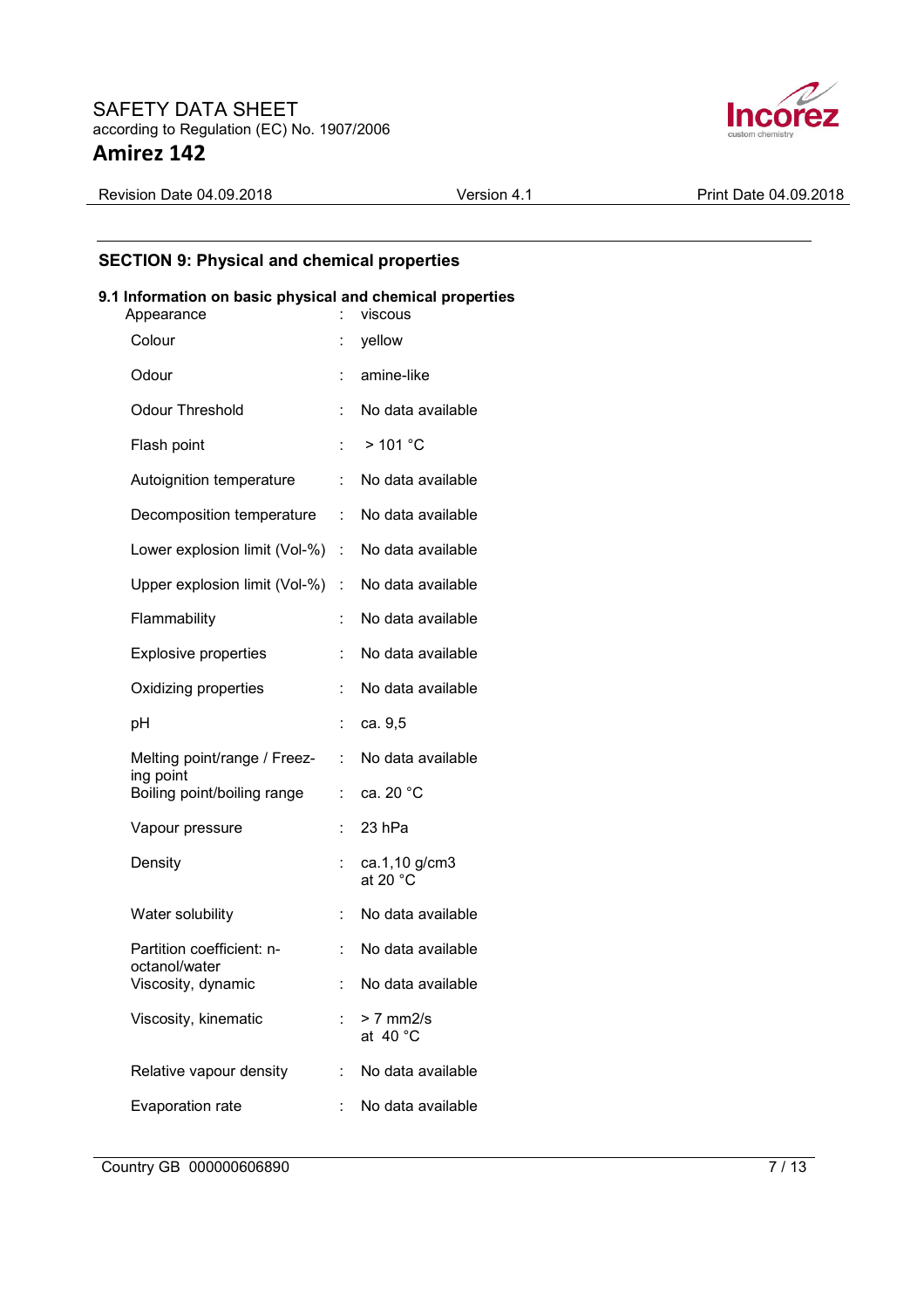

| Revision Date 04.09.2018                     | Version 4.1                                                 | Print Date 04.09.2018 |
|----------------------------------------------|-------------------------------------------------------------|-----------------------|
| 9.2 Other information<br>No data available   |                                                             |                       |
| <b>SECTION 10: Stability and reactivity</b>  |                                                             |                       |
| 10.1 Reactivity                              |                                                             |                       |
|                                              | No dangerous reaction known under conditions of normal use. |                       |
| <b>10.2 Chemical stability</b>               |                                                             |                       |
| The product is chemically stable.            |                                                             |                       |
| 10.3 Possibility of hazardous reactions      |                                                             |                       |
| Hazardous reactions                          | : Stable under recommended storage conditions.              |                       |
| 10.4 Conditions to avoid                     |                                                             |                       |
| Conditions to avoid                          | : No data available                                         |                       |
| 10.5 Incompatible materials                  |                                                             |                       |
| Materials to avoid                           | : No data available                                         |                       |
| 10.6 Hazardous decomposition products        |                                                             |                       |
| <b>SECTION 11: Toxicological information</b> |                                                             |                       |
| 11.1 Information on toxicological effects    |                                                             |                       |

# **Acute toxicity**

Not classified based on available information.

# **Components:**

**1,3-Benzenedimethanamine, N-(2-phenylethyl) derivs.:**   $\therefore$  LD50 Oral (Rat): 1.000 mg/kg

#### **Skin corrosion/irritation**

Causes severe burns.

#### **Serious eye damage/eye irritation**

Causes serious eye damage.

#### **Respiratory or skin sensitisation**

Skin sensitisation: May cause an allergic skin reaction. Respiratory sensitisation: Not classified based on available information.

#### **Germ cell mutagenicity**

Not classified based on available information.

#### **Carcinogenicity**

Not classified based on available information.

Country GB 000000606890 8/13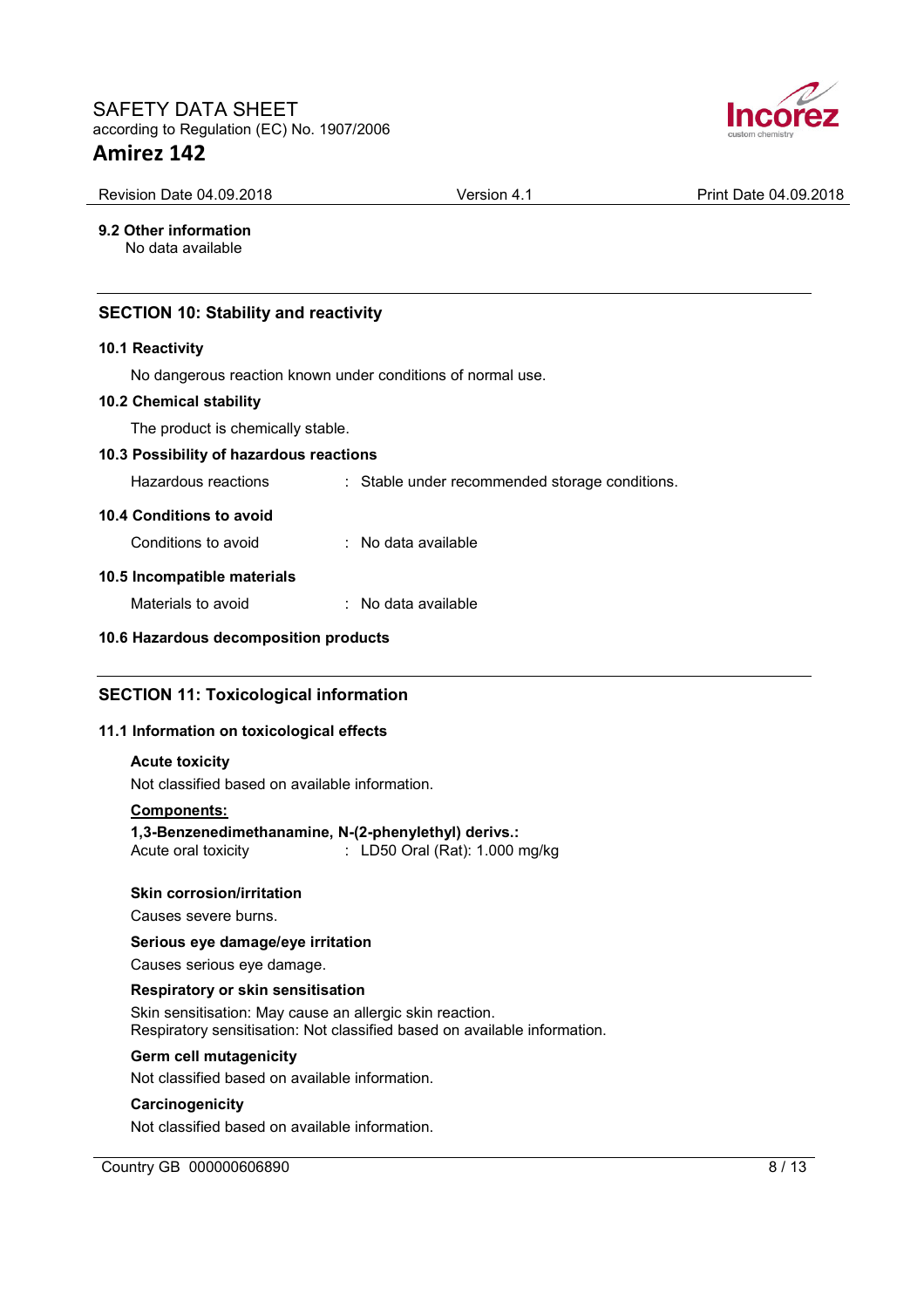

| Revision Date 04.09.2018 | Version 4.1 | Print Date 04.09.2018 |
|--------------------------|-------------|-----------------------|
|                          |             |                       |

**Reproductive toxicity**  Not classified based on available information.

# **STOT - single exposure**

Not classified based on available information.

# **STOT - repeated exposure**

Not classified based on available information.

# **Aspiration toxicity**

Not classified based on available information.

# **SECTION 12: Ecological information**

# **12.1 Toxicity**

### **Components:**

# **1,3-Benzenedimethanamine, N-(2-phenylethyl) derivs. :**

Toxicity to fish : LL50: 4 mg/l, 96 h, Oncorhynchus mykiss (rainbow trout)

# **12.2 Persistence and degradability**

No data available

## **12.3 Bioaccumulative potential**

No data available

#### **12.4 Mobility in soil**

No data available

## **12.5 Results of PBT and vPvB assessment**

# **Product:**

Assessment : This substance/mixture contains no components considered to be either persistent, bioaccumulative and toxic (PBT), or very persistent and very bioaccumulative (vPvB) at levels of 0.1% or higher.

#### **12.6 Other adverse effects**

# **Product:**

| Additional ecological infor- | : An environmental hazard cannot be excluded in the event of |
|------------------------------|--------------------------------------------------------------|
| mation                       | unprofessional handling or disposal.                         |
|                              | Toxic to aquatic life with long lasting effects.             |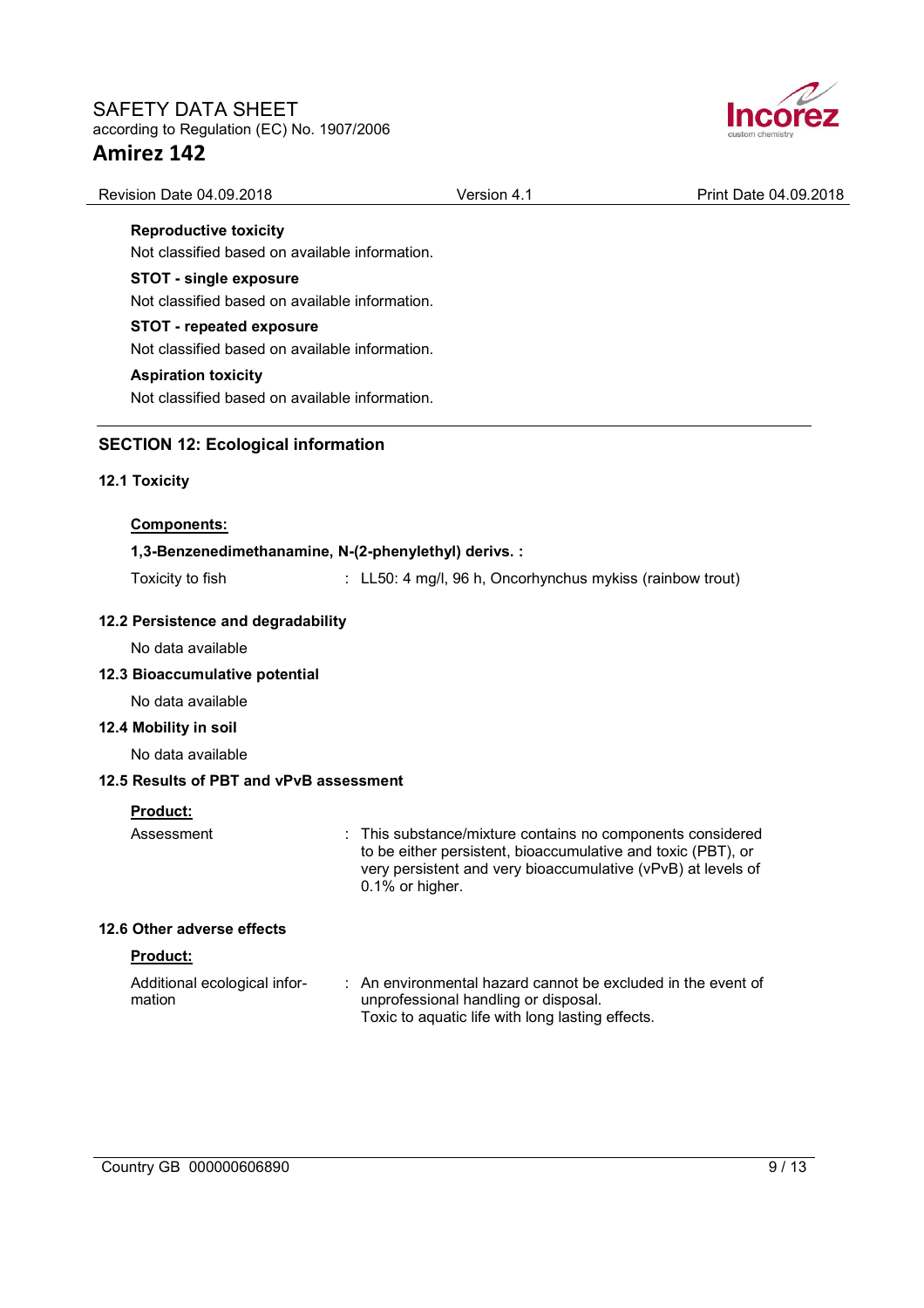

| 2018<br>$.09.2^{\circ}$<br><b>Revision</b><br>⊃ate 04. | Version<br>$\overline{ }$ | $^{\circ}.09$<br>2018<br>Print<br>≒04.<br>Jate. |
|--------------------------------------------------------|---------------------------|-------------------------------------------------|
|                                                        |                           |                                                 |

# **SECTION 13: Disposal considerations**

| 13.1 Waste treatment methods |                                                                                                                                                                                                                                                                                                                                                                                                                                                                                                                                                                                                                                                                 |
|------------------------------|-----------------------------------------------------------------------------------------------------------------------------------------------------------------------------------------------------------------------------------------------------------------------------------------------------------------------------------------------------------------------------------------------------------------------------------------------------------------------------------------------------------------------------------------------------------------------------------------------------------------------------------------------------------------|
| Product                      | : The generation of waste should be avoided or minimized<br>wherever possible.<br>Empty containers or liners may retain some product residues.<br>This material and its container must be disposed of in a safe<br>way.<br>Dispose of surplus and non-recyclable products via a licensed<br>waste disposal contractor.<br>Disposal of this product, solutions and any by-products should<br>at all times comply with the requirements of environmental<br>protection and waste disposal legislation and any regional<br>local authority requirements.<br>Avoid dispersal of spilled material and runoff and contact with<br>soil, waterways, drains and sewers. |
| Contaminated packaging       | $\therefore$ 15 01 10* packaging containing residues of or contaminated<br>by dangerous substances                                                                                                                                                                                                                                                                                                                                                                                                                                                                                                                                                              |

# **SECTION 14: Transport information**

| <b>ADR</b>                         |                                                                                                     |
|------------------------------------|-----------------------------------------------------------------------------------------------------|
| 14.1 UN number                     | : 1760                                                                                              |
| 14.2 UN proper shipping name       | : CORROSIVE LIQUID, N.O.S.<br>(1,3-Benzenedimethanamine, N-(2-phenylethyl) derivs., acetic<br>acid) |
| 14.3 Transport hazard<br>class(es) | : 8                                                                                                 |
| 14.4 Packing group                 | ÷ III.                                                                                              |
| <b>Classification Code</b>         | : C9                                                                                                |
| Labels                             | : 8                                                                                                 |
| Tunnel restriction code            | $\colon$ (E)                                                                                        |
| 14.5 Environmental hazards         | : yes                                                                                               |
|                                    |                                                                                                     |
| <b>IATA</b>                        |                                                                                                     |
| 14.1 UN number                     | : 1760                                                                                              |
| 14.2 UN proper shipping name       | : Corrosive liquid, n.o.s.<br>(1,3-Benzenedimethanamine, N-(2-phenylethyl) derivs., acetic<br>acid) |
| 14.3 Transport hazard<br>class(es) | : 8                                                                                                 |
| 14.4 Packing group                 | ÷ III.                                                                                              |
| Labels                             | : 8                                                                                                 |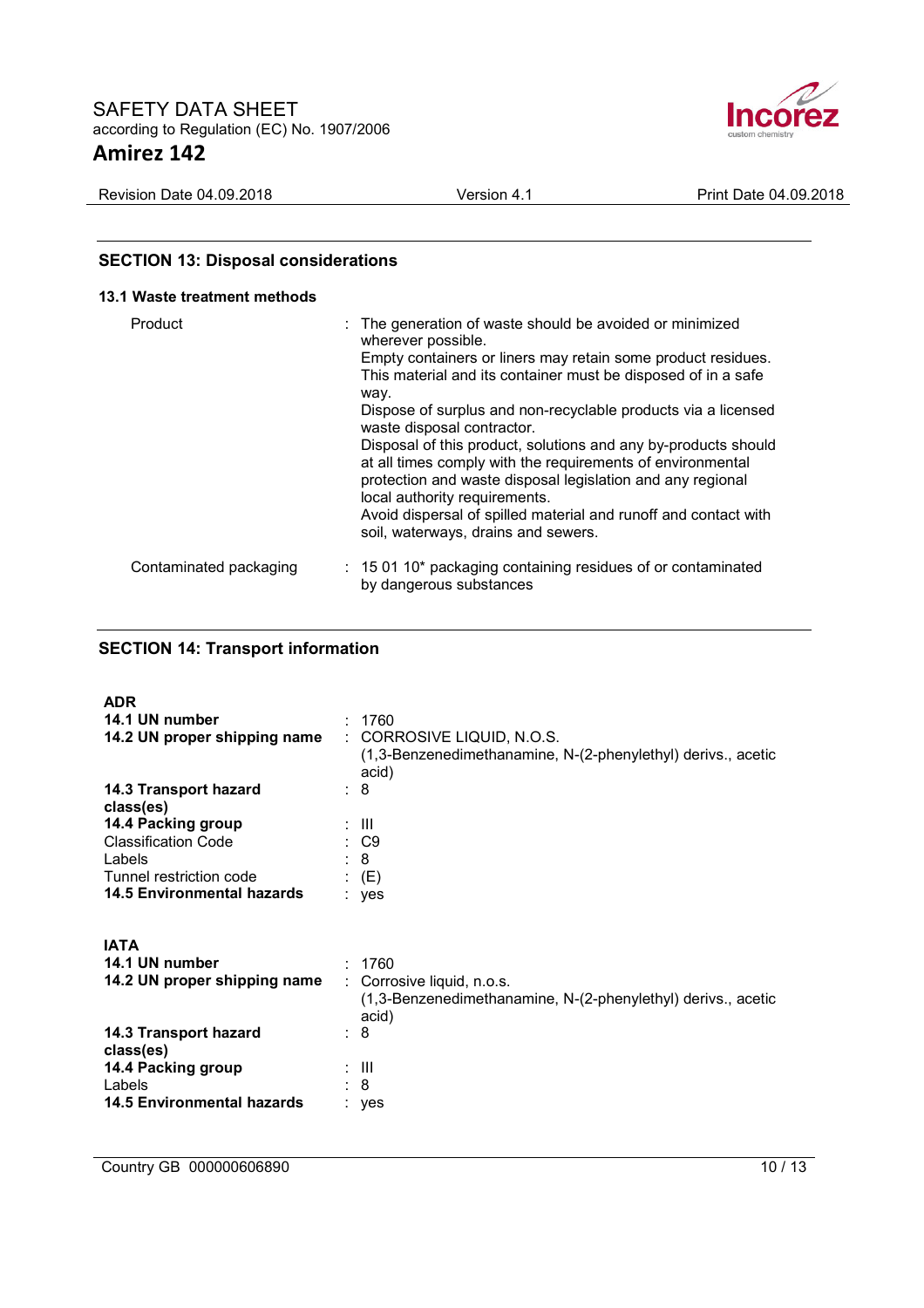

| <b>Revision Date 04.09.2018</b>                                                                     | Version 4.1                                                                                                   | Print Date 04.09.2018 |
|-----------------------------------------------------------------------------------------------------|---------------------------------------------------------------------------------------------------------------|-----------------------|
| <b>IMDG</b><br>14.1 UN number<br>14.2 UN proper shipping name                                       | : 1760<br>: CORROSIVE LIQUID, N.O.S.<br>(1,3-Benzenedimethanamine, N-(2-phenylethyl) derivs., acetic<br>acid) |                       |
| 14.3 Class<br>14.4 Packing group<br>Labels<br>EmS Number 1<br>EmS Number 2<br>14.5 Marine pollutant | : 8<br>: III<br>: 8<br>$:$ F-A<br>$:$ S-B<br>: yes                                                            |                       |
| <b>IMDG</b><br><b>Alkalis</b>                                                                       |                                                                                                               |                       |
| 14.6 Special precautions for user<br>No data available                                              |                                                                                                               |                       |
|                                                                                                     | 14.7 Transport in bulk according to Annex II of Marpol and the IBC Code                                       |                       |

Not applicable

# **SECTION 15: Regulatory information**

# **15.1 Safety, health and environmental regulations/legislation specific for the substance or mixture**

| <b>Prohibition/Restriction</b><br>International Chemical Weapons Convention (CWC)<br>Schedules of Toxic Chemicals and Precursors                                                                    |                                                                                                                                                                                                             |  | $:$ Not applicable                                  |            |
|-----------------------------------------------------------------------------------------------------------------------------------------------------------------------------------------------------|-------------------------------------------------------------------------------------------------------------------------------------------------------------------------------------------------------------|--|-----------------------------------------------------|------------|
| REACH - Candidate List of Substances of Very High<br>Concern for Authorisation (Article 59).                                                                                                        |                                                                                                                                                                                                             |  | : None of the components are listed<br>$(=>0.1\%).$ |            |
| REACH - List of substances subject to authorisation<br>(Annex XIV)                                                                                                                                  |                                                                                                                                                                                                             |  | $:$ Not applicable                                  |            |
| REACH - Restrictions on the manufacture, placing on<br>Not applicable<br>$\mathbb{R}^{\mathbb{Z}}$<br>the market and use of certain dangerous substances,<br>preparations and articles (Annex XVII) |                                                                                                                                                                                                             |  |                                                     |            |
| <b>REACH Information:</b>                                                                                                                                                                           | All substances contained in our Products are<br>- registered by our upstream suppliers, and/or<br>- registered by us, and/or<br>- excluded from the regulation, and/or<br>- exempted from the registration. |  |                                                     |            |
| Seveso III: Directive 2012/18/EU of the European Parliament and of the Council on the control of ma-<br>jor-accident hazards involving dangerous substances.                                        |                                                                                                                                                                                                             |  | Quantity 1                                          | Quantity 2 |

|          |                | <b>GULLER</b> | $\alpha$ uanniy $\epsilon$ |
|----------|----------------|---------------|----------------------------|
| ro.<br>╘ | ENVIRONMENTAL  | 200t          | 500 t                      |
|          | <b>HAZARDS</b> |               |                            |

Country GB 000000606890 11 / 13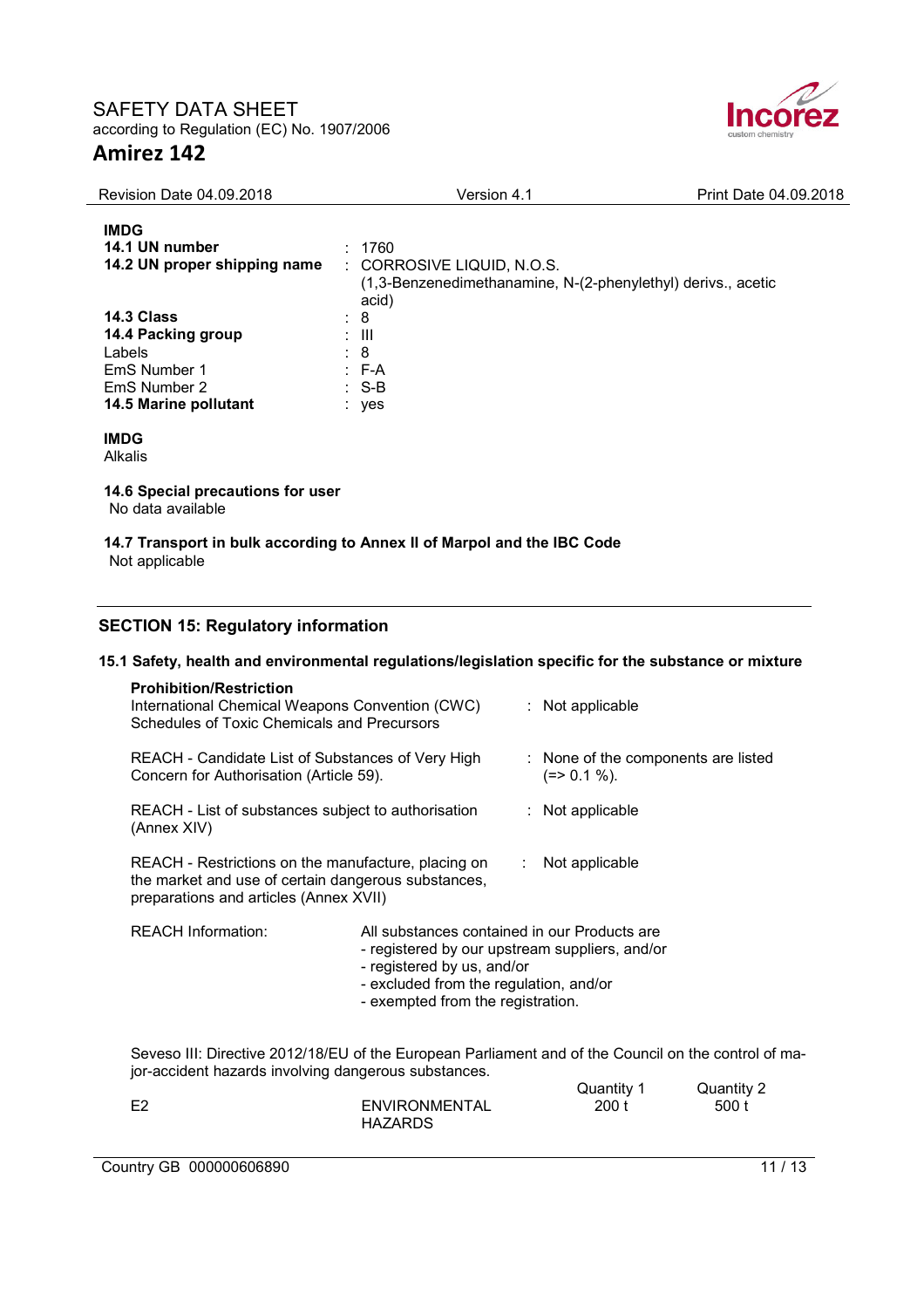

| <b>Revision Date 04.09.2018</b> | Version 4.1         | Print Date 04.09.2018 |
|---------------------------------|---------------------|-----------------------|
| VOC-CH (VOCV)                   | $: 3.92 \%$         |                       |
| VOC-EU (solvent)                | $\therefore$ 3.92 % |                       |

If other regulatory information applies that is not already provided elsewhere in the Safety Data Sheet, then it is described in this subsection.

Health, safety and environmental regulation/legislation specific for the substance or mixture:

: Environmental Protection Act 1990 & Subsidiary Regulations Health and Safety at Work Act 1974 & Subsidiary Regulations Control of Substances Hazardous to Health Regulations (COSHH) May be subject to the Control of Major Accident Hazards Regulations (COMAH), and amendments.

## **15.2 Chemical safety assessment**

No Chemical Safety Assessment has been carried out for this mixture by the supplier.

# **SECTION 16: Other information**

## **Full text of H-Statements**

| H <sub>226</sub> | Flammable liquid and vapour.                                      |
|------------------|-------------------------------------------------------------------|
| H302             | Harmful if swallowed.                                             |
| H314             | Causes severe skin burns and eye damage.                          |
| H317             | May cause an allergic skin reaction.                              |
| H318             | Causes serious eye damage.                                        |
| H373             | May cause damage to organs through prolonged or repeated exposure |
|                  | if swallowed.                                                     |
| H400             | Very toxic to aquatic life.                                       |
| H410             | Very toxic to aquatic life with long lasting effects.             |
|                  |                                                                   |

#### **Full text of other abbreviations**

| Acute Tox.             | Acute toxicity                                                          |
|------------------------|-------------------------------------------------------------------------|
| Aquatic Acute          | Short-term (acute) aquatic hazard                                       |
| <b>Aquatic Chronic</b> | Long-term (chronic) aquatic hazard                                      |
| Eye Dam.               | Serious eye damage                                                      |
| Flam. Liq.             | Flammable liquids                                                       |
| Skin Corr.             | Skin corrosion                                                          |
| Skin Sens.             | Skin sensitisation                                                      |
| STOT RE                | Specific target organ toxicity - repeated exposure                      |
| ADR                    | European Agreement concerning the International Carriage of Danger-     |
|                        | ous Goods by Road                                                       |
| CAS                    | <b>Chemical Abstracts Service</b>                                       |
| DNEL                   | Derived no-effect level                                                 |
| EC50                   | Half maximal effective concentration                                    |
| GHS                    | Globally Harmonized System                                              |
| <b>IATA</b>            | International Air Transport Association                                 |
| IMDG                   | International Maritime Code for Dangerous Goods                         |
| LD50                   | Median lethal dosis (the amount of a material, given all at once, which |

Country GB 000000606890 12 / 13